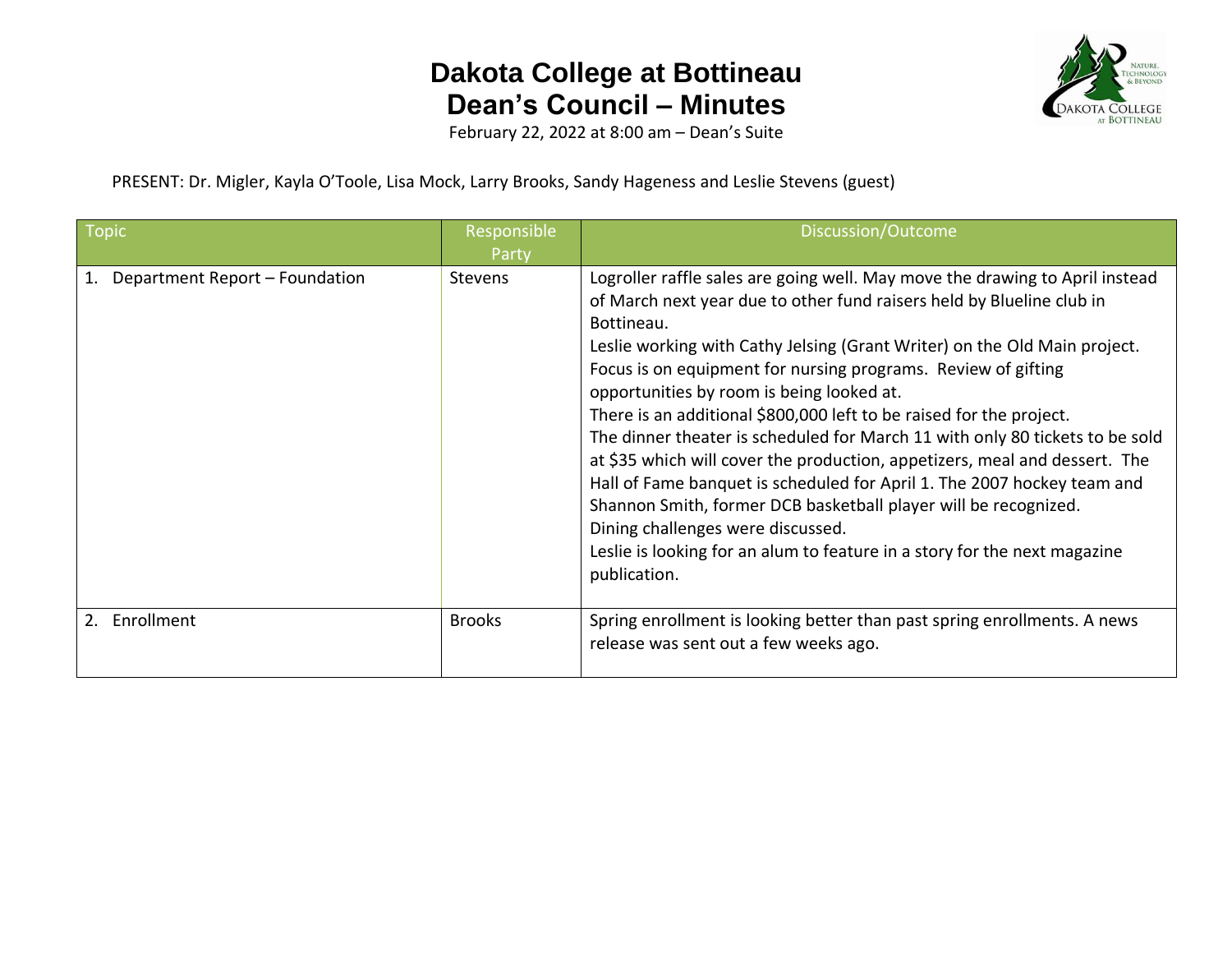

| 3. NDUS & Campus Updates<br>a. Academic and Student Affairs                                      | <b>Brooks</b> | Larry reported that the Future Fest event held last week went well with 50<br>students who completed the passport in addition to students who attended<br>for informational purposes.<br>Larry and Dr. Migler met with reps from ND Dental Association last week<br>and will be putting together a strategic planning task force.<br>Last Friday FBM instructor interviews were conducted with the possibility of<br>a third candidate. An offer may be made the end of this week.<br>Nursing faculty and Larry toured the same day surgery center at Trinity. This<br>may be an option to expand the nursing program site in Minot.<br>Larry has received two resident hall sanction appeals this semester.<br>Larry has a meeting on Tuesday for the DCB Master Plan and also meets<br>with Faculty Senate about salaries. Thursday he has a CTE Director's<br>meeting. |
|--------------------------------------------------------------------------------------------------|---------------|---------------------------------------------------------------------------------------------------------------------------------------------------------------------------------------------------------------------------------------------------------------------------------------------------------------------------------------------------------------------------------------------------------------------------------------------------------------------------------------------------------------------------------------------------------------------------------------------------------------------------------------------------------------------------------------------------------------------------------------------------------------------------------------------------------------------------------------------------------------------------|
| b. Administrative Affairs / Business<br>Affairs                                                  | Mock          | A Fees, Room and Board meeting will be held this afternoon, the proposal is<br>due to the system office this Friday. The challenge next year will be in<br>keeping costs low while inflation is rising quickly. Anticipating a 5% rise in<br>board and 2-3% in housing, both of which are below the current rate of<br>inflation.                                                                                                                                                                                                                                                                                                                                                                                                                                                                                                                                         |
| <b>Distance Education Council/Distance</b><br>$\mathsf{C}$ .<br>Ed and Academic Support Services | O'Toole       | Discussion held on fund raising for athletics of \$10,000 per team and why<br>this is needed, especially with the need to start re-paying the dining center<br>bond and increased needs for the student college fees, which helps fund<br>athletics. It was noted that housing is looking into reducing the number of<br>RA's for next year.                                                                                                                                                                                                                                                                                                                                                                                                                                                                                                                              |
|                                                                                                  |               | Kayla will hold her first meeting today with DC advisory committee made up<br>of principals, counselor, DC faculty.<br>We are moving forward with NACEP using the College Provided Faculty<br>(CPF) model. This model hires faculty to teach DC.<br>Kayla noted the Future Fest went very well. They are looking at hosting<br>something similar in the fall as well.                                                                                                                                                                                                                                                                                                                                                                                                                                                                                                     |
|                                                                                                  |               |                                                                                                                                                                                                                                                                                                                                                                                                                                                                                                                                                                                                                                                                                                                                                                                                                                                                           |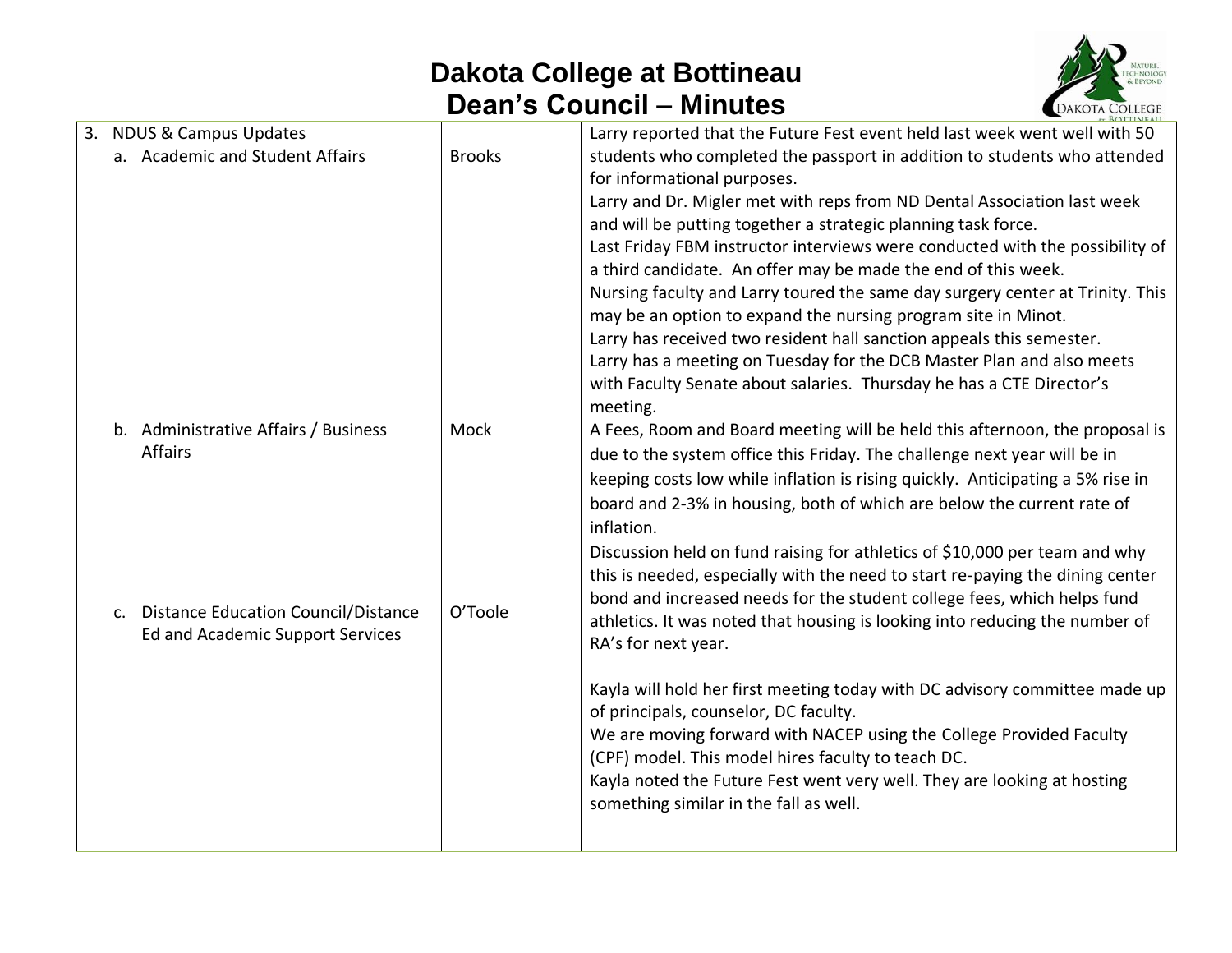

|              | d. Public Affairs Council            | Hageness | There may be changes with disability assistance. The state is looking into<br>allowing students to self-identify without documentation.<br>Kelcee and Stacy attended counselor event in Bismarck - attendance was<br>down, but it is felt like good one-one contacts were made.                                                                                                                                                                                                                                                                                                                                                                                                   |
|--------------|--------------------------------------|----------|-----------------------------------------------------------------------------------------------------------------------------------------------------------------------------------------------------------------------------------------------------------------------------------------------------------------------------------------------------------------------------------------------------------------------------------------------------------------------------------------------------------------------------------------------------------------------------------------------------------------------------------------------------------------------------------|
|              |                                      |          | Press release has gone out on the PTK supporting PTO school supply drive<br>and on the Ag program celebrating CTE month. Clint will be on the radio<br>this week to talk about the photography program and the events they are<br>hosting; Ireland trip, photo contest and the spring play.<br>A Smokey's week survey has been distributed to faculty, students and staff.<br>This will help to review and find opportunities for improvement.<br>Record Retention group will meet this week. Department updates will be<br>provided and discussion will need to be held on how to proceed with digital<br>archiving. There are boxes of paper documentation that will need to be |
| e. Athletics |                                      | Gorder   | stored until State archives can pick up.<br>Spring payment for online instructors will be provided to HR this week.<br>The Educational Outreach brochure will be emailed out to CTE contacts this<br>month as spring is a time that schools are looking for guest speakers.                                                                                                                                                                                                                                                                                                                                                                                                       |
|              |                                      |          | Corey will be off campus until the middle of March at the Paralympic Winter<br>Games in Beijing. The internal search for softball and volleyball has been<br>conducted. Final decisions will be made after the women's basketball<br>search to ensure the best match of related skills and abilities to other duties                                                                                                                                                                                                                                                                                                                                                              |
| f.           | Chancellor's Cabinet / Dean's Update | Migler   | at the college.<br>Coach J's retirement game went well. Quite a few past players were in<br>attendance.<br>Basketball will hold regional playoffs this week. Men's hockey will go to<br>Nationals this spring. The Women's hockey team will likely also go, several<br>games continue to be canceled due to COVID travel restrictions.                                                                                                                                                                                                                                                                                                                                            |
|              |                                      |          | The state has provided some flexibility with issuing contracts. If we have<br>budgets determined in May, we are able to issue contracts at that time. The                                                                                                                                                                                                                                                                                                                                                                                                                                                                                                                         |